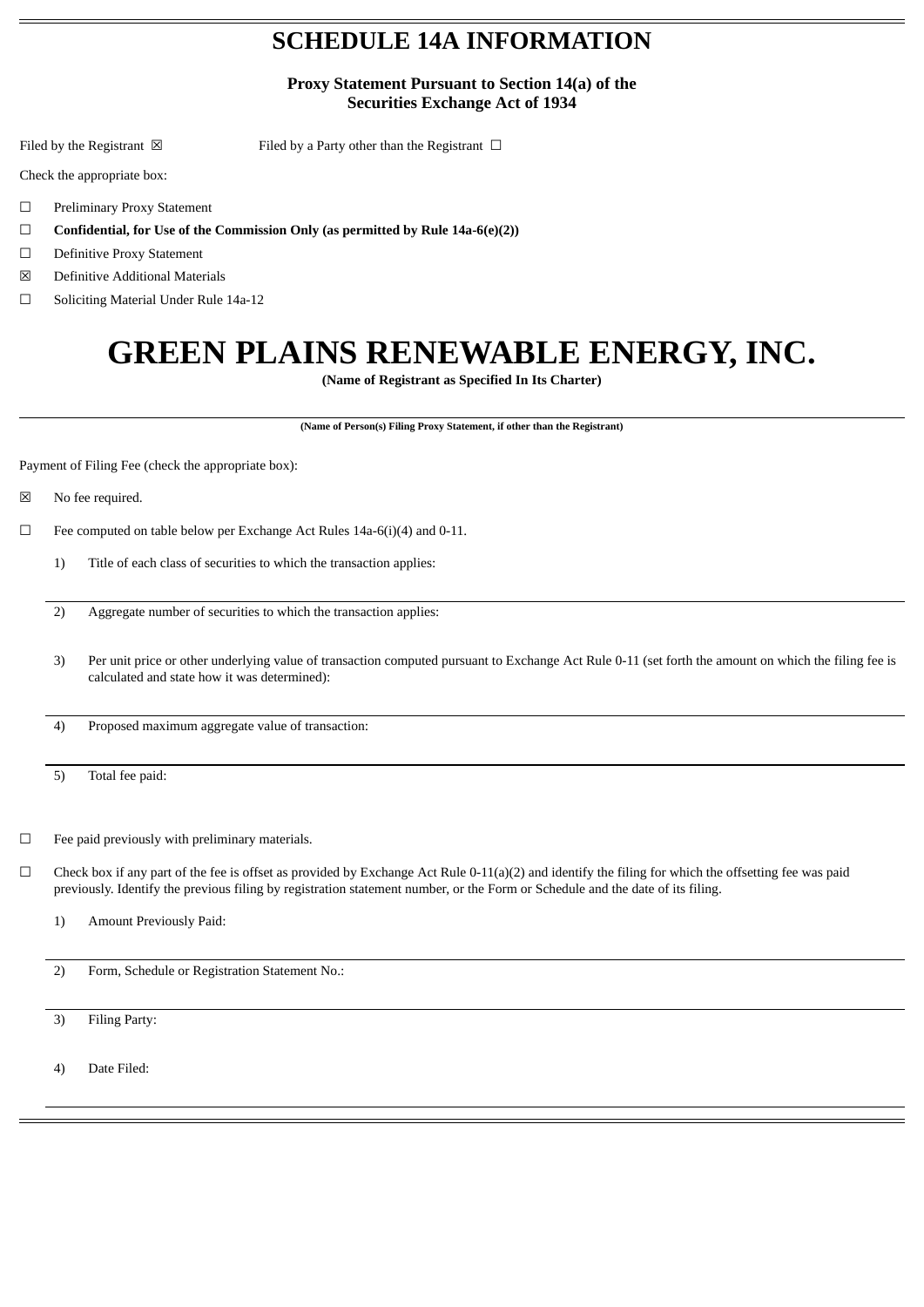## **\*\*\* Exercise Your** *Right* **to Vote \*\*\* Important Notice Regarding the Availability of Proxy Materials for the Shareholder Meeting to Be Held on May 04, 2011**



Broadridge Internal Use Only Job # Envelope # Sequence # # of # Sequence #

B A  $\mathsf R$ C  $\circ$ D E

0000093590\_1 R1.0.0.11699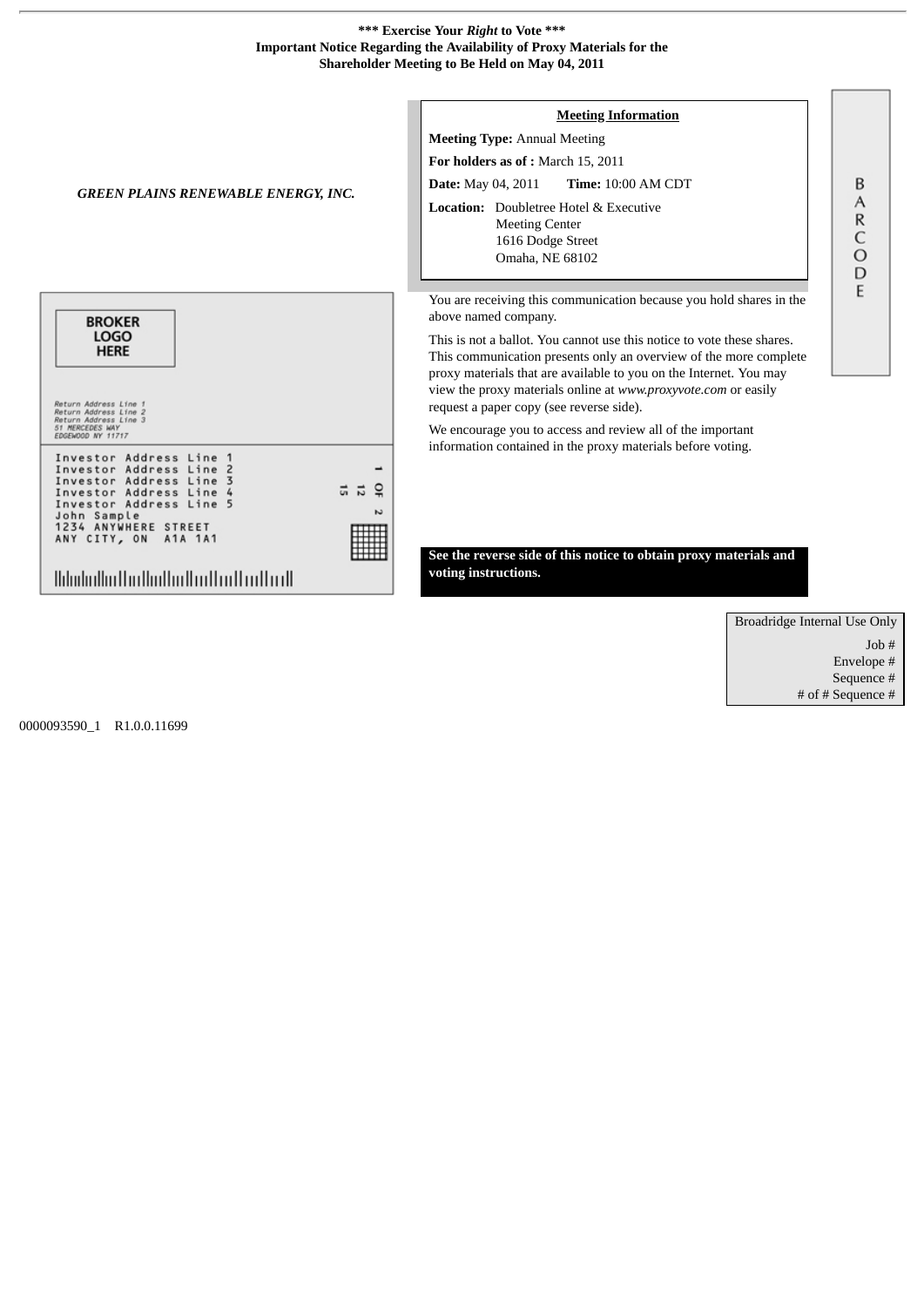|                                                                  |                                                       | <b>Before You Vote</b>                                                                                                                                                                                                             |
|------------------------------------------------------------------|-------------------------------------------------------|------------------------------------------------------------------------------------------------------------------------------------------------------------------------------------------------------------------------------------|
|                                                                  |                                                       | How to Access the Proxy Materials                                                                                                                                                                                                  |
| Proxy Materials Available to VIEW or RECEIVE:                    |                                                       |                                                                                                                                                                                                                                    |
| 1. Annual Report                                                 | 2. Notice & Proxy Statement                           |                                                                                                                                                                                                                                    |
| <b>How to View Online:</b>                                       |                                                       |                                                                                                                                                                                                                                    |
| visit: www.proxyvote.com.                                        |                                                       | Have the information that is printed in the box marked by the arrow gXXXX XXXX XXXX (located on the following page) and                                                                                                            |
| How to Request and Receive a PAPER or E-MAIL Copy:               |                                                       |                                                                                                                                                                                                                                    |
| Please choose one of the following methods to make your request: |                                                       | If you want to receive a paper or e-mail copy of these documents, you must request one. There is NO charge for requesting a copy.                                                                                                  |
|                                                                  | 1) BY INTERNET:<br>2) BY TELEPHONE:<br>3) BY E-MAIL*: | www.proxyvote.com<br>1-800-579-1639<br>sendmaterial@proxyvote.com                                                                                                                                                                  |
|                                                                  |                                                       | * If requesting materials by e-mail, please send a blank e-mail with the information that is printed in the box marked by the arrow<br>gXXXX XXXX XXXX (located on the following page) in the subject line.                        |
|                                                                  |                                                       | Requests, instructions and other inquiries sent to this e-mail address will NOT be forwarded to your investment advisor. Please<br>make the request as instructed above on or before April 20, 2011 to facilitate timely delivery. |
|                                                                  |                                                       | <b>How To Vote</b>                                                                                                                                                                                                                 |
|                                                                  |                                                       | Please Choose One of the Following Voting Methods                                                                                                                                                                                  |

**Vote By Internet:** To vote now by Internet, go to *www.proxyvote.com.* Have the information that is printed in the box marked by the arrow g**XXXX XXXX XXXX** available and follow the instructions.

Only **Internal Use** 

**Vote By Mail:** You can vote by mail by requesting a paper copy of the materials, which will include a voting instruction form.

entity holding the meeting. Please check the meeting materials for any special requirements for meeting attendance.

0000093590\_2 R1.0.0.11699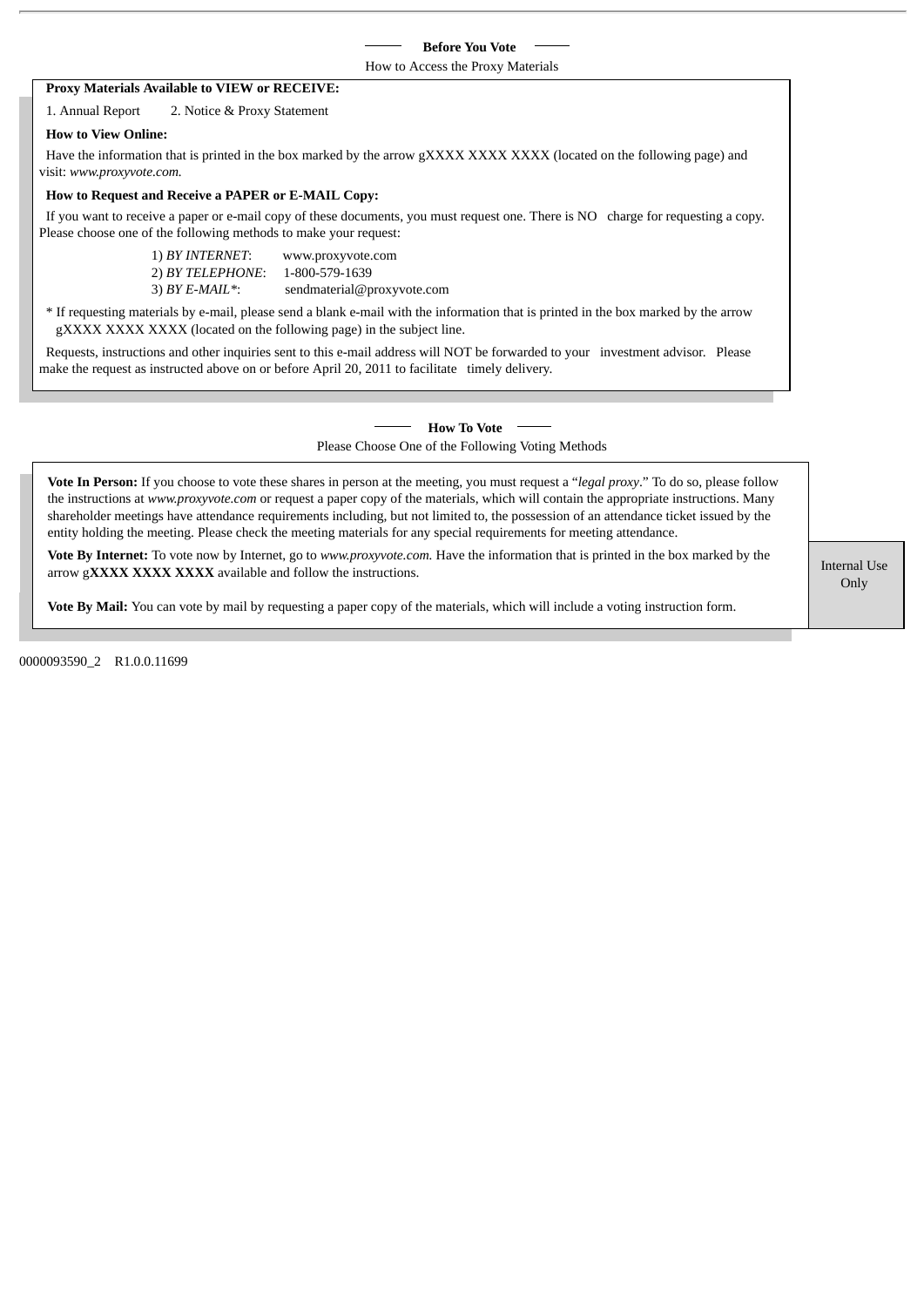|                                                                               | <b>Voting items</b>                                                                                                         |   |  |  |  |  |
|-------------------------------------------------------------------------------|-----------------------------------------------------------------------------------------------------------------------------|---|--|--|--|--|
|                                                                               | The Board of Directors recommends that you                                                                                  |   |  |  |  |  |
|                                                                               | vote FOR the following:                                                                                                     |   |  |  |  |  |
|                                                                               | <b>Election of Directors</b>                                                                                                |   |  |  |  |  |
|                                                                               | <b>Nominees</b>                                                                                                             |   |  |  |  |  |
| 01                                                                            | Jim Anderson<br>Michael McNicholas<br>Wayne Hoovestol<br>02<br>03                                                           |   |  |  |  |  |
|                                                                               |                                                                                                                             | В |  |  |  |  |
|                                                                               | The Board of Directors recommends you vote FOR the following proposal(s):                                                   | Α |  |  |  |  |
|                                                                               |                                                                                                                             | R |  |  |  |  |
| $\overline{2}$                                                                | To approve an amendment to the Company's 2009 Equity Incentive Plan increasing the aggregate number of shares that may be   |   |  |  |  |  |
|                                                                               | issued as stock-based awards.                                                                                               | Ο |  |  |  |  |
| 3                                                                             | To approve an amendment to the Company's Articles of Incorporation increasing the number of shares authorized for issuance. | D |  |  |  |  |
|                                                                               |                                                                                                                             |   |  |  |  |  |
| 4                                                                             | To cast an advisory vote on the Company's executive compensation.                                                           |   |  |  |  |  |
|                                                                               |                                                                                                                             |   |  |  |  |  |
| The Board of Directors recommends you vote 3 YEARS on the following proposal: |                                                                                                                             |   |  |  |  |  |
|                                                                               |                                                                                                                             |   |  |  |  |  |
| 5.                                                                            | To cast an advisory vote on the frequency of holding an advisory vote on executive compensation.                            |   |  |  |  |  |

**NOTE:** Such other business as may properly come before the Annual Meeting or any adjournment or postponement thereof.

 $\overline{a}$ 

| 0000 0000 0000<br>$\rightarrow$ 1 |  |
|-----------------------------------|--|
|                                   |  |
|                                   |  |

| Broadridge Internal Use Only |
|------------------------------|
| <b>XXXXXXXXXX</b>            |
| <b>XXXXXXXXXXX</b>           |
| Cusio                        |
|                              |
| Envelope #                   |
| Sequence #                   |
| of # Sequence #              |

0000093590\_3 R1.0.0.11699